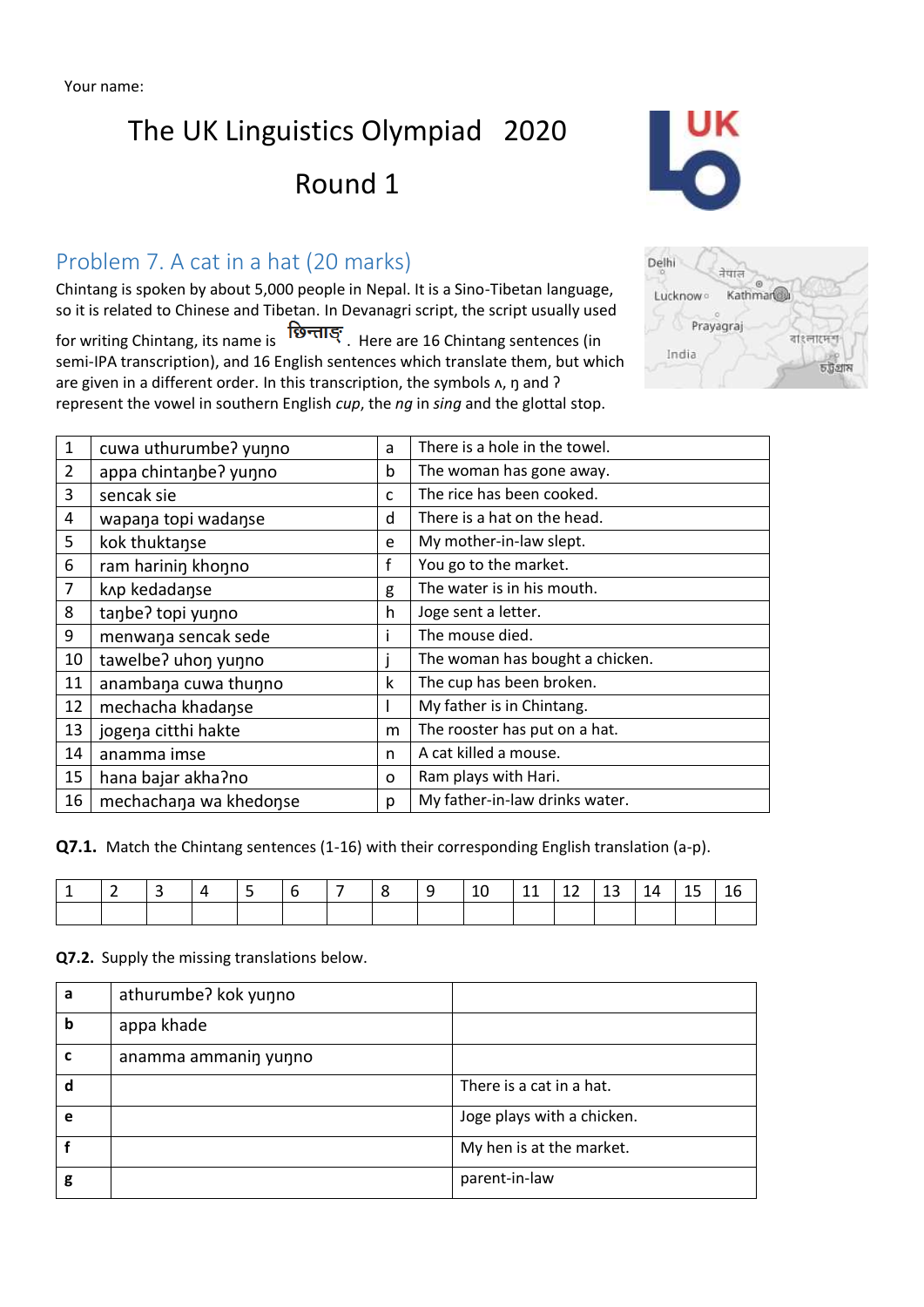# The UK Linguistics Olympiad 2020

# Round 1



### Solution and marking.

Scoring: (max 32)

- 7.1: 1 point for each correct letter. (max 16)
- 7.2a-c: 2 points for each correct sentence, 1 with one wrong word. (max 6)
	- o Treat *went away* as one word.
	- o Accept synonyms, e.g. *dad* for *father*.
- 7.2d-g: 1 point for each correct word. (max 10)
	- o Insist on *yuŋno* and *khoŋno* being sentence-final, but allow any other order.
	- o Ignore minor copying errors (e.g. *be* for *be*ʔ)

#### **Q7.1**

|  |  |  |  | 1 2 3 4 5 6 7 8 9 10 11 12 13 14 15 16 |  |  |  |
|--|--|--|--|----------------------------------------|--|--|--|
|  |  |  |  | glimcok dnapbhefj                      |  |  |  |

#### **Q7.2**

| a | athurumbe? kok yunno | There is rice in my mouth.          |
|---|----------------------|-------------------------------------|
| b | appa khade           | My father went away.                |
| C | anamma ammanin yunno | My mother-in-law is with my mother. |
| d | topibe? menwa yunno  | There is a cat in a hat.            |
| e | joge wanin khonno    | Joge plays with a chicken.          |
|   | awama bajarbe? yunno | My hen is at the market.            |
| g | nam                  | parent-in-law                       |

#### **Commentary**

There are many different ways into this problem, but here's one:

- 4 English sentences contain *is*, and 4 Chintang sentences contain *yuŋno*, so *yuŋno* = *is.*
	- o *yuŋno* is at the end of the sentence, so maybe the last word is always the verb?
- (l) contains Chintang and (2) *chinta*ŋbeʔ, so (l) = (2), and
	- $\circ$  be? = 'in'
		- $\circ$  *appa* = (my) father.
- 2 English sentences contain *woman* as the subject and 2 Chintang sentences contain *mechacha(ŋa*), so *mechacha* = *woman*.
	- $\circ$  (i) = (16) (two non-verbs in each)
	- $\circ$  (b) = (12)
	- o *-ŋa* is added to a noun when it's a transitive subject? (Also found in 4, 9, 11, 13.)